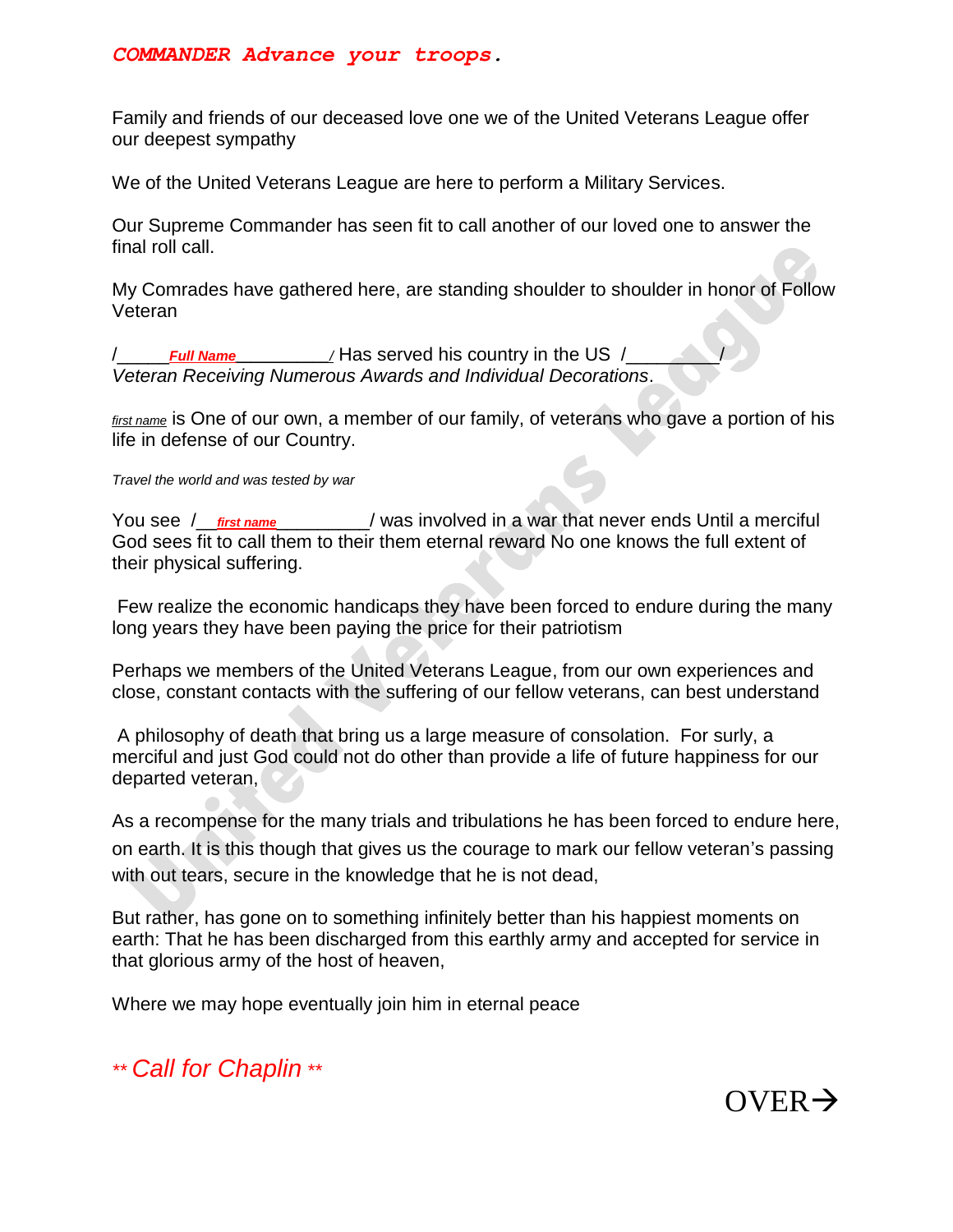-------------------------------------------------------------------------------------------------------------------- *Heavenly Father, in your hands are the souls of the living and the dead.*

*Remember, O God, we pray you, the soul of our departed comrade and conduct it into the place you have prepared for it, in Your Heavenly Kingdom.*

*Bestow your blessing, and extend your healing power to those of our comrades who are still suffering from the tragedy of war*

*Lift up the hearts of those burdened with sorrow. UN to Your Name be all honor, and glory forever. AMEN*

The United Veterans League will now give their honorary salute to our departed Veteran While the "Battle Hymn of the Republic" is played

We ask all Veterans present to "please come forward" and give your honorary salute once our unit has passed through.

We are assembled here to offer our last tribute of respect and affection to our departed Veteran.

As the years toll by, we note with sorrow and regret, as the ranks of veterans diminish. One by one our Veterans leave us.

One by one they pass into the great beyond to join the company of heroic Men and Woman who have defended our country under arms. Their departure leaves our hearts heavy with sorrow

May God Bless and watch over the soul of our departed Veteran / *Full Name (Navy) Fair Winds and Following Seas (USMC) Semper Fi*

## *RIFLE COMMANDER, PREPARE YOUR TROUPS*

the 21 gun salute will be loud, Please prepare yourself and your loved ones especially the Children

This concludes our military service /\_\_\_*First Name*\_\_\_\_/ is a patriot His courageous service and Sacrifice has, preserving for us all the rights, privileges, and freedoms that we enjoy today

May God Bless and protect the men and women in our military for they are in fact protecting us